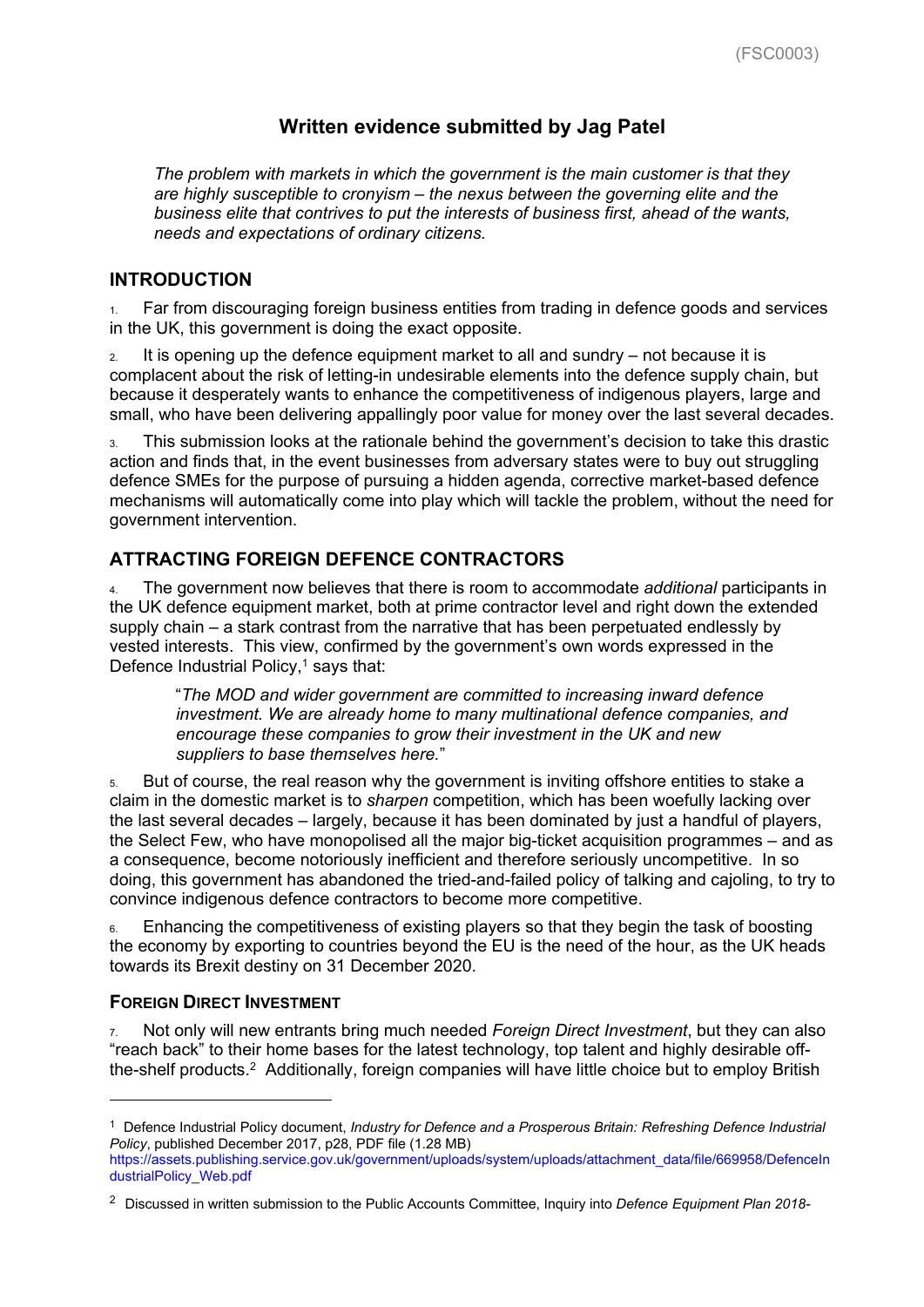nationals as locally-engaged staff to assemble their project performance teams to bid for MoD defence procurement programmes – either by poaching the brightest employees from domestic players or recruiting from the immediate vicinity, thereby increasing regional employment.

8. But the greatest benefit to be derived from inviting these outsiders is simply because they are so much *more* productive. Indeed, it has been reported that the Office for National Statistics has found that British businesses with foreign owners are up to *three times* as productive, as those with only UK investors. $3$ 

## **PROTECTIONISM AND FAVOURITISM**

9. This government's refreshing approach to sharpening competition is a far cry from days of the past which were marked by state-sponsored protectionism and favouritism.

10. Consider the case of the Terms of Business Agreement on naval shipbuilding signed by the Gordon Brown government with BAE Systems during the dying days of the 2005-2010 Parliament which left the incoming administration no room for manoeuvre at all, as it set about undertaking a comprehensive Strategic Defence & Security Review – the first in 12 years. In fact, this agreement was signed in *secret*, in 2009, precisely because it locked the government into an appallingly poor 15-year contract laced with a punitive get-out clause which, if made public at the time, would have attracted criticism and negative publicity in the press and media during the run-up to the 2010 general election, potentially swinging the result in favour of the other party.

11. The existence of the TOBA was only revealed to Parliament in 2011 by the Cameron-led coalition government, when it was confronted with the undeniable truth that MoD finances were in pretty bad shape and needed to be declared openly, to garner public support for deep cuts in the defence budget that ensued.

### **APPLYING POLITICAL PRESSURE SPLICED WITH THREATS**

12. It is an open secret that even the most fiscally prudent people in government are prone to softening their hard-line stance just *before* a general election, when they are up for re-election, which makes them more likely to open-up the public purse. Equally, defence contractors are aware of this weakness in top politicians and will take full advantage, by surreptitiously intensifying their lobbying efforts in cahoots with labour trade unions, to apply political pressure spliced with threats of massive lay-offs, timed to coincide with the electoral cycle, to relieve politicians of taxpayers' money and maximise their take – which is exactly what happened with this TOBA.

13. So, instead of exposing defence equipment manufacturers to the full rigours of the free market, that is to say, not shielding them from "feeling the heat" of competitive market forces, the Brown government chose to engage in protectionism and favouritism by handing out uncontested shipbuilding contracts worth about £3,450 million up to 2024, on a preferential basis<sup>4</sup> – with virtually no checks and controls, or even guarantees which has come to haunt the government. In so doing, future governments have been denied freedom of manoeuvre in the management of public finances.

14. It is only right that this government deploys all the policy levers available to it to increase competitiveness in the defence equipment market.

*2028*, 3 December 2018, PDF file (556kB).

[http://data.parliament.uk/writtenevidence/committeeevidence.svc/evidencedocument/public-accounts](http://data.parliament.uk/writtenevidence/committeeevidence.svc/evidencedocument/public-accounts-committee/defence-equipment-plan-201828/written/92912.pdf)[committee/defence-equipment-plan-201828/written/92912.pdf](http://data.parliament.uk/writtenevidence/committeeevidence.svc/evidencedocument/public-accounts-committee/defence-equipment-plan-201828/written/92912.pdf)

<sup>3</sup> The Telegraph article, "*Foreign-owned firms up to three times more productive than UK-backed rivals*" by Tim Wallace, 23 July 2018. [https://www.telegraph.co.uk/business/2018/07/23/foreign-owned-firms-three-times-productive](https://www.telegraph.co.uk/business/2018/07/23/foreign-owned-firms-three-times-productive-uk-owned-rivals/)[uk-owned-rivals/](https://www.telegraph.co.uk/business/2018/07/23/foreign-owned-firms-three-times-productive-uk-owned-rivals/)

<sup>4</sup> Fully examined in written submission to the Public Accounts Committee, Inquiry into *Defence Equipment Plan 2017-27*, 13 March 2018, PDF file (294 kB).

[http://data.parliament.uk/writtenevidence/committeeevidence.svc/evidencedocument/public-accounts](http://data.parliament.uk/writtenevidence/committeeevidence.svc/evidencedocument/public-accounts-committee/defence-equipment-plan-201727/written/79612.pdf)[committee/defence-equipment-plan-201727/written/79612.pdf](http://data.parliament.uk/writtenevidence/committeeevidence.svc/evidencedocument/public-accounts-committee/defence-equipment-plan-201727/written/79612.pdf)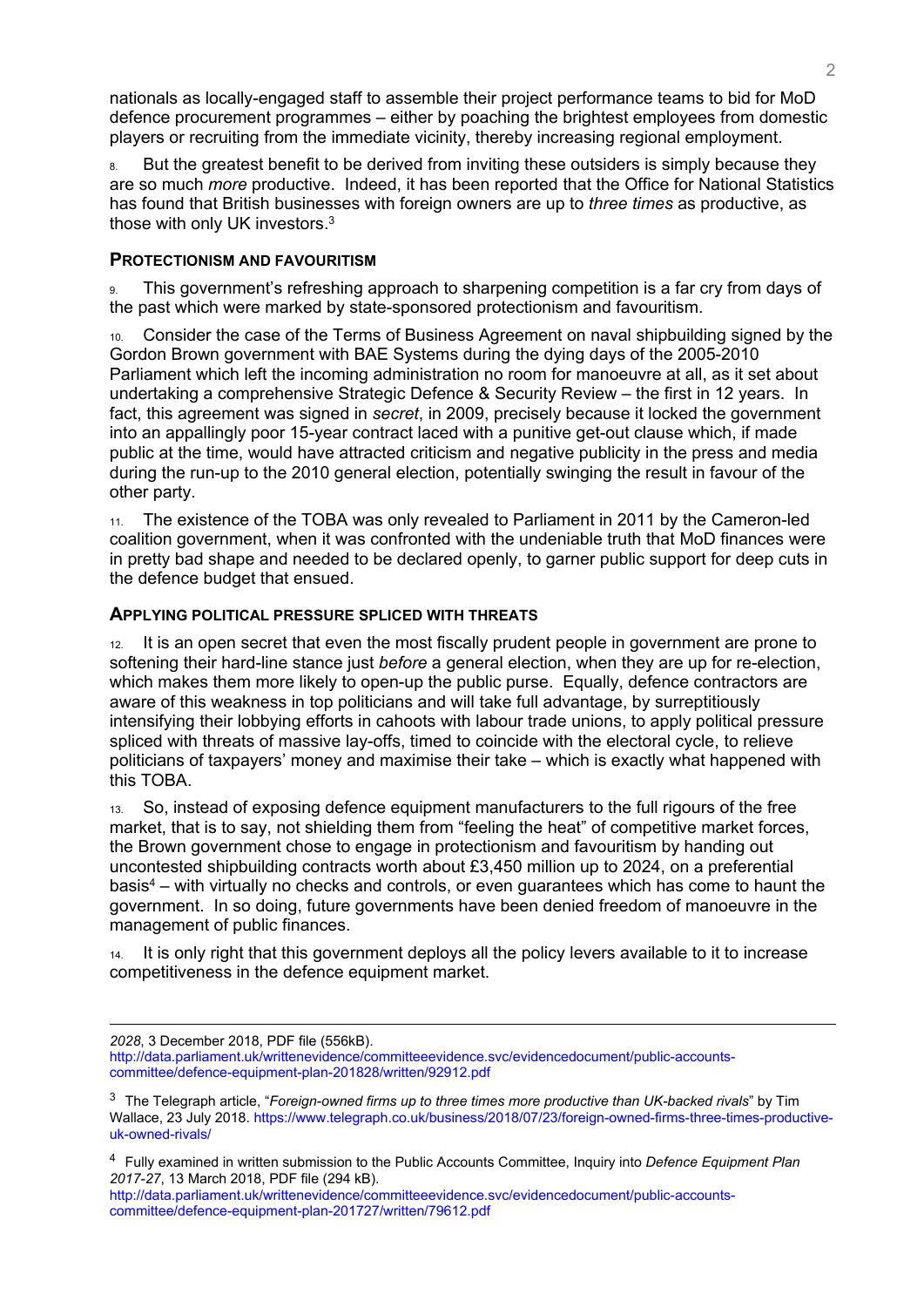# **MARKET FAILURE IN DEFENCE PROCUREMENT**

15. Conventional wisdom has it that competition among vendors in the private sector is the foremost driver of innovation, productivity growth, prosperity and opportunity. Even the government has bought into this narrative of wealth creation and trickle-down effect.

Indeed, the government has been pretty frank in its Defence Industrial Policy about the role of competition in the defence equipment market. It says (on page 23):

"*Competitive tension is the greatest driver for innovation, productivity and earning power in any economy. It is our policy to develop and foster competition, and to preserve strategic choice in the market, including over the longer term.*"

17. But, in the very next sentence, it goes on to admit that all is not well with defence procurement:

> "*There are, nevertheless, particular challenges and constraints in doing this, causing various levels of market failure in defence procurement.*"

### **LACK OF A DESIGN & DEVELOPMENT CAPABILITY**

18. One of the most striking features of market failure in defence procurement is the total lack of a design & development capability on the premises of defence contractors in the UK today. This has come about because the last several decades has seen the transfer of *thousands* of people in the pay of the State to the private sector via the "revolving door", in particular, defence equipment manufacturers' organisations, largely due to the resounding success of the policy instituted by Defence Secretaries of all political persuasions – to encourage for-profit organisations in receipt of government defence contracts to take-on people who were *previously* in the pay of the State.

19. Indeed, this mass migration would explain why the workforce, at every level of the hierarchy within defence contractors' organisations (right across the full spectrum of defence engineering businesses, government outsourcing contractors and foreign-owned entities, large and small) is now made-up *entirely* of people who were previously in the pay of the State.

20. The lack of a design & development capability is due to the fact that those who have come across from the public sector, in their middle-age (armed with a generous government pension), have *no* experience whatsoever of advancing the developmental status of the starting-point for a technical solution from its existing condition, to a point where it will satisfy the qualitative and quantitative requirements expressed in the technical specification requirement – not least, because they were *never* required to do so, during the first half of their career.

But the most obvious sign of this missing design & development capability can be found in the products being marketed by these contractors – they were largely designed in the 1960s and 1970s, with *none* seeing their origins in the new millennium that can be said to have export potential.

# **VALIDITY OF DEFENCE INDUSTRIAL POLICY**

22. Since the formation of this government under Boris Johnson, producer interests have been calling for a new Defence Industrial Strategy to replace the existing one introduced by the Theresa May government.

23. Least there are any doubts about the continued validity of the Defence Industrial Policy, this answer to a written question in the House of Commons settles it.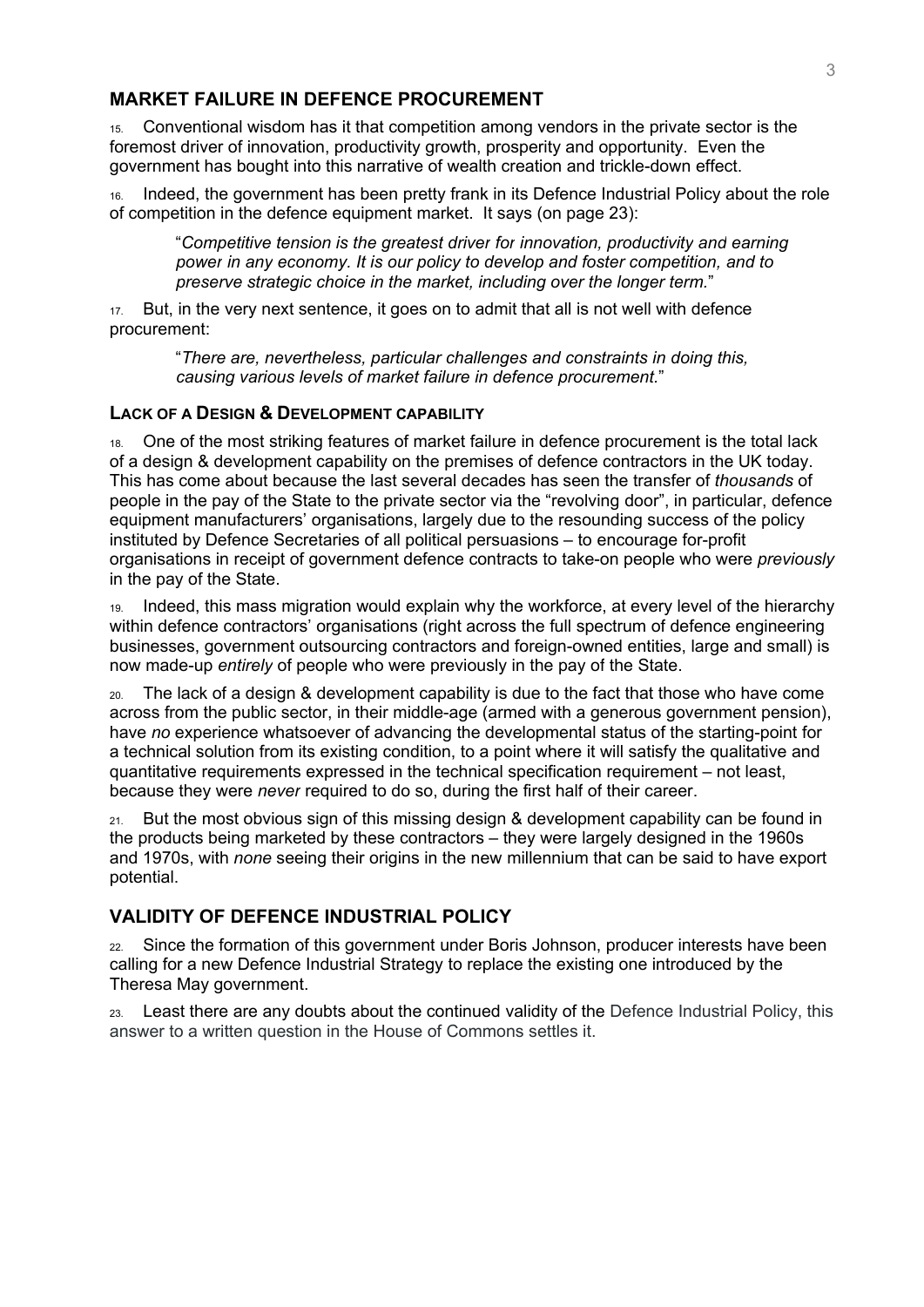| ⊟ Q                                                                                                                                                                                                                                                                                                                                                                                                                                                                                                                                                                                                                                                                                                                                                                                                                                                                                                                                                                                                                        | Asked by Gerald Jones (Merthyr Tydfil and Rhymney) [N] | Asked on: 14 January 2020    |
|----------------------------------------------------------------------------------------------------------------------------------------------------------------------------------------------------------------------------------------------------------------------------------------------------------------------------------------------------------------------------------------------------------------------------------------------------------------------------------------------------------------------------------------------------------------------------------------------------------------------------------------------------------------------------------------------------------------------------------------------------------------------------------------------------------------------------------------------------------------------------------------------------------------------------------------------------------------------------------------------------------------------------|--------------------------------------------------------|------------------------------|
| <b>Ministry of Defence</b>                                                                                                                                                                                                                                                                                                                                                                                                                                                                                                                                                                                                                                                                                                                                                                                                                                                                                                                                                                                                 |                                                        | 3259                         |
| <b>Defence: Industry</b>                                                                                                                                                                                                                                                                                                                                                                                                                                                                                                                                                                                                                                                                                                                                                                                                                                                                                                                                                                                                   |                                                        |                              |
| To ask the Secretary of State for Defence, whether his Department plans to revise the Defence Industrial<br>Strategy policy.                                                                                                                                                                                                                                                                                                                                                                                                                                                                                                                                                                                                                                                                                                                                                                                                                                                                                               |                                                        |                              |
| Answered by: James Heappey<br><b>v</b> A                                                                                                                                                                                                                                                                                                                                                                                                                                                                                                                                                                                                                                                                                                                                                                                                                                                                                                                                                                                   |                                                        | Answered on: 20 January 2020 |
| Our refreshed Defence Industrial Policy, published in December 2017, sets out our commitment to encouraging<br>a thriving and globally competitive UK defence sector. The Ministry of Defence keeps its approach under<br>constant review to ensure that the implementation and impact of our policies remain effective. We have decided<br>in the past to adopt alternative approaches in specific areas, as we have done in Shipbuilding and Combat Air,<br>and we continually assess our approach to other sectors to determine whether we need to develop separate<br>strategies. Our approach to the Land sector is no different. Last year the Army launched the Army Industrial<br>Engagement Framework which defined how the Army will develop a more cohesive and effective relationship<br>with industry throughout the procurement and development process. The refreshed Defence Industrial Policy<br>from 2017 remains the overarching policy document which describes our approach to industry more broadly. |                                                        |                              |

24. In effect, it is saying that *all* previous defence industrial policies have been superseded by the December 2017 version.

# **A PRO-MARKET, PRO-COMPETITION GOVERNMENT**

25. Competition is the essence of enterprise and free market capitalism. In Adam Smith's use, the "free market" is not a market free from government, but one that is free from *rents* – these rents include distortions borne of market power, privileged access and position.

26. It is therefore heartening to know that senior members of this government, including the Prime Minister, are self-confessed free marketeers and are willing to go out of their way to praise the virtues of the market over the State at every opportunity.

 $27.$  The central tenet of capitalism is that those participating in it do so in the expectation that they will profit from their *own* labour and initiative. Yet, the last several years has seen the widespread belief that individuals at the top of big business and corporate houses are benefiting at the expense of their customers, employees, supply chain partners and the local community.

## **COMPETITION-AVERSE BUSINESSES**

28. To this end, the subsidy-seeking, competition-averse businesses which are *permanently* on the hunt for taxpayer funds will resort to a whole host of devious means to persuade the governing elite to underwrite the highest category of risks associated with their business activities – by skewing public spending decisions in their favour.

29. The post-second world war experience has repeatedly vindicated the view that the single most powerful driver of prosperity is profit-seeking businesses trading within a law-governed and competitive market environment. However, the recently exposed frailties of capitalism are all too evident in markets in which the *government* is the main or only customer, which happen to be some the most closed in the world with significant barriers to entry. Indeed, such markets are more often than not, dominated by just a handful of players, the Select Few.

30. It is hard not to conclude that this stranglehold by the Select Few has been the cause of poor performance and a lack of competitiveness – characterised by persistent delays, cost overruns and chronically weak export performance.

## **TWIN EVILS OF LOBBYING AND CORRUPTION**

31. The problem with markets in which the government is the main customer is that they are highly susceptible to *cronyism* – the nexus between the governing elite and the business elite that contrives to put the interests of business first, *ahead* of the wants, needs and expectations of ordinary citizens. Not least, because the twin evils of lobbying and corruption rear their ugly heads every time taxpayers' money crosses the boundary between the public sector and the private sector.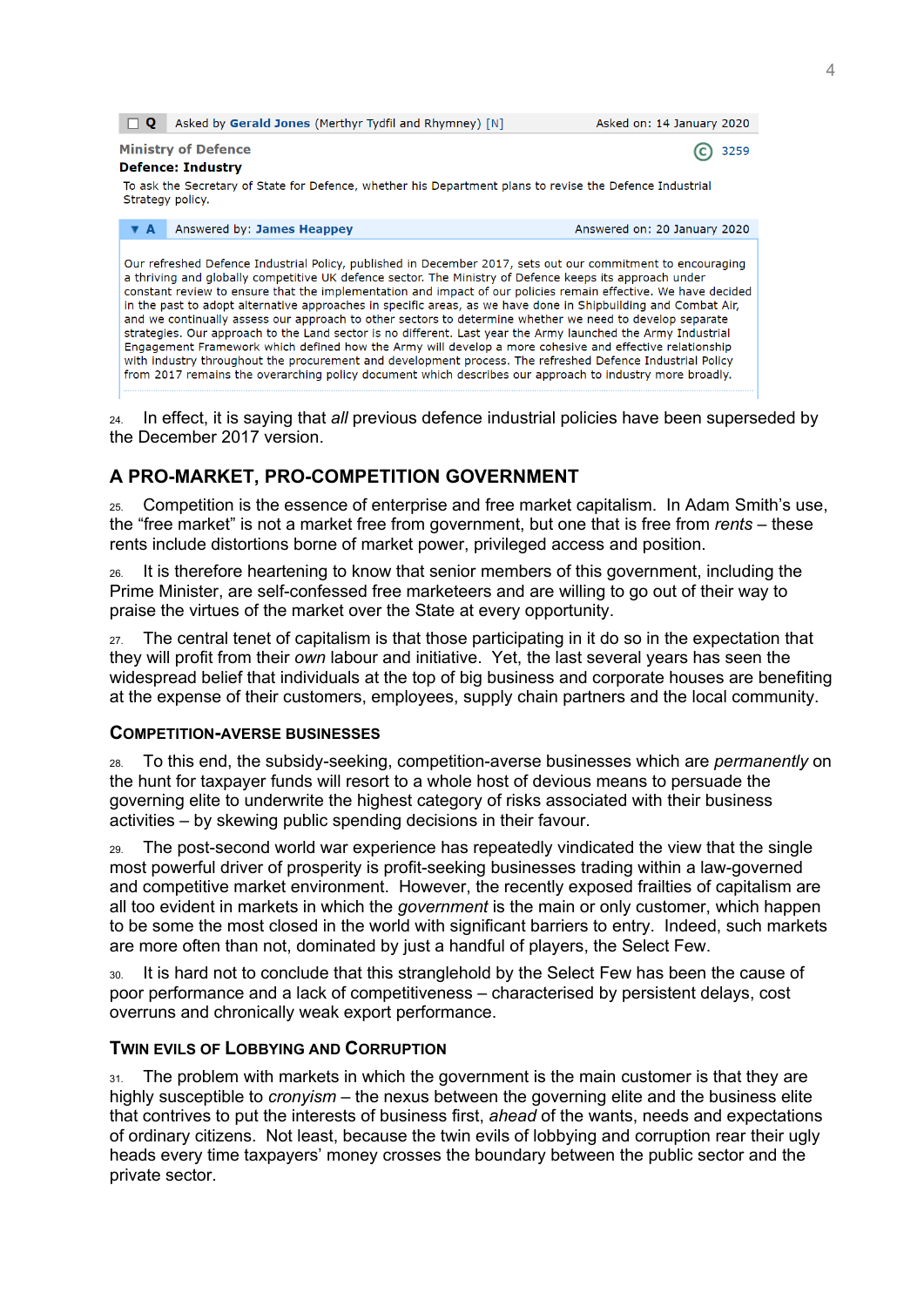32. Unlike the market in consumer goods and services, there is only one customer for defence equipment – the government. Consequently, the purchasing decisions taken by the government has a significant bearing upon the composition and diversity of players in the defence equipment market. And because taxpayers money is used by the government to procure military equipment for the Armed Forces, the condition of the defence equipment market should be of concern to anyone who has an interest in the proper functioning of open and free markets, and in particular, securing best value for money as it relates to the expenditure of public funds.

What has been clear for many years is that public subsidies handed out to defence equipment manufacturers over several decades is the reason why they have failed so miserably, to deliver equipment to the Armed Forces which is fit for purpose, adequately sustained in-service and constitutes value for money through-life.

# **STATE CAPTURE**

34. In the UK, as in many western countries, the means of defence production, distribution and exchange is exclusively in the hands of private interests, that is to say, the State is entirely dependent on for-profit organisations for the design, development, manufacture and delivery of new military equipment to the Armed Forces. Consequently, the government has no choice but to rely on the private sector for *all* its military equipment needs, including its subsequent upkeep, when in-service with the user. The harsh reality is that, no department of state in Whitehall is as dependent on the private sector, as is MoD – putting it at serious risk of *capture* by private interests (if it hasn't already been) which allows them to bend policy to their will, as it relates to the expenditure of public funds. Equally, these private interests are entirely hooked on a steady flow of taxpayer funds for their very *survival* – no least, because they have not bothered to diversify at all.

35. It may be that senior executives seconded from the defence industry and embedded within MoD, who remain in the pay of their employers, may have something to do with this skewing of spending decisions, to favour their narrow commercial interests – at the expense of taxpayers and the public interest.

36. For those not familiar with this concept of state capture, *Transparency International*, the anti-corruption non-profit organisation, defines it as:

"*A situation where powerful individuals, institutions, companies or groups within or outside a country use corruption to shape a nation's policies, legal environment and economy to benefit their own private interests.*"

## **MACHINERY OF GOVERNMENT CHANGES**

 $37.$  It is precisely to prevent this state capture from occurring that prompted this pro-market, pro-competition government to remove the competition policymaking responsibility from MoD (where it has always been) and put it in the hands of the Business, Energy & Industrial Strategy department, alongside the latter's longstanding responsibilities to regulate the wider consumer goods market.

38. This machinery of government change also means that oversight of any mergers and acquisitions activity in the defence sector now falls within the remit of BEIS – which opens up the possibility that the Business Secretary could exercise his powers to direct the Competition and Markets Authority to, not only examine individual, high-profile and sensitive M&A cases as they arise, but also conduct an investigation into the state of the entire defence equipment market which some people, including the current MoD Permanent Secretary, believe has become much more concentrated.<sup>5</sup>

39. Market concentration occurs when a small number of firms capture a significant portion of the market in a particular line of goods or services. It is the manifestation of a *lack* of competition in that particular sector and because these firms are confident that no one can take

<sup>5</sup> See answer to Q80, oral evidence from MoD officials before the Public Accounts Committee, Inquiry into *Defence Nuclear Infrastructure*, HC 86, 11 March 2020, Microsoft Word file (472kB) <https://committees.parliament.uk/work/36/defence-nuclear-infrastructure/publications/oral-evidence/>